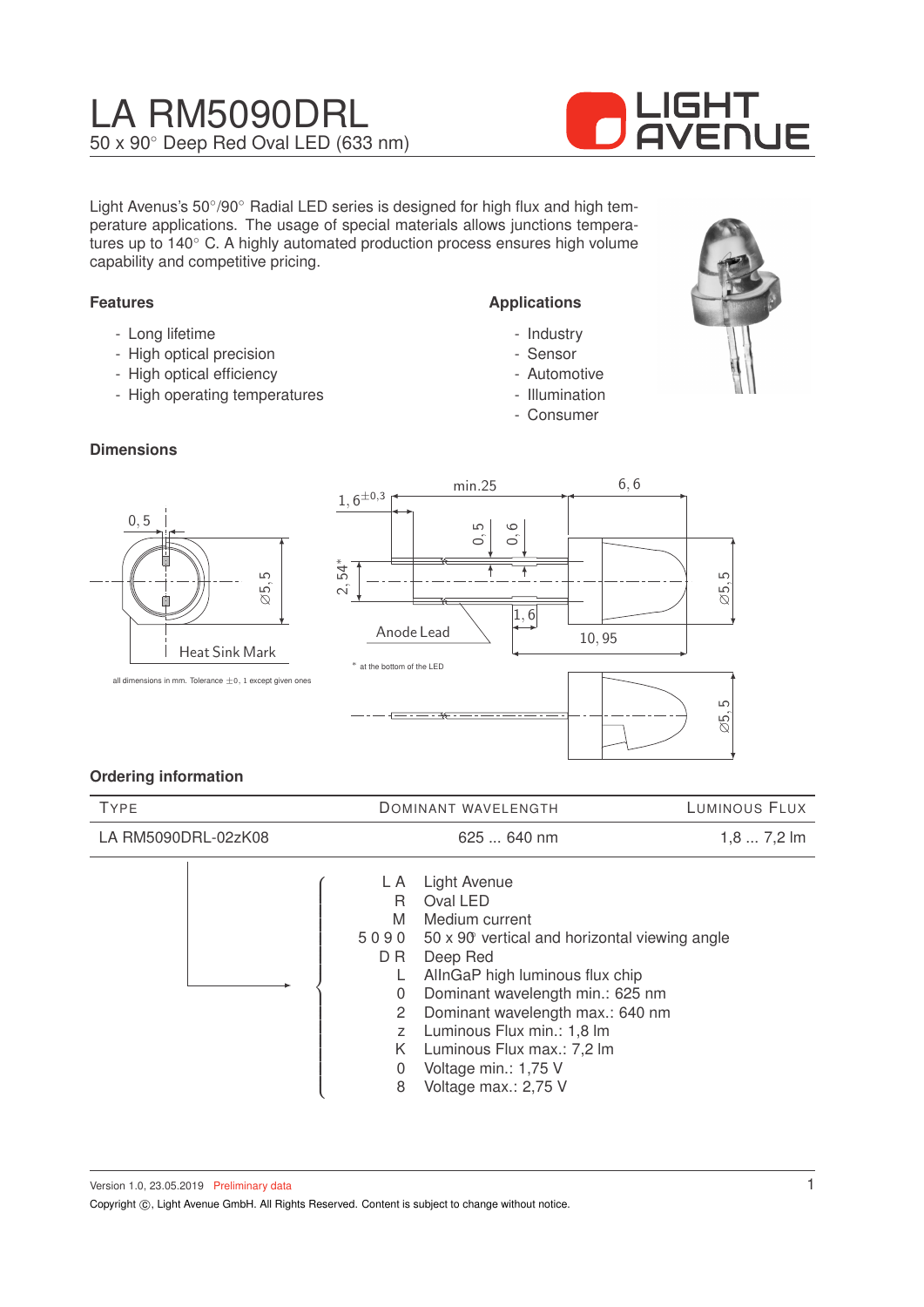

#### **Electro-optical characteristics (T\_A = 25^{\circ} \text{C}</math>)<sup>2</sup>**

| PARAMETER                                                                                                            | <b>SYMBOL</b>                                                                 | CONDITION                                                                                                                                          | MIN.               | TYP <sup>1</sup>             | MAX.               | Unit                                 |
|----------------------------------------------------------------------------------------------------------------------|-------------------------------------------------------------------------------|----------------------------------------------------------------------------------------------------------------------------------------------------|--------------------|------------------------------|--------------------|--------------------------------------|
| Luminous Flux<br>Luminous intensity<br>Forward voltage<br>Peak wavelength<br>Spectral width<br>Beam Divergence Angle | $\Phi_v$<br>$\mathcal{L}_v$<br>$V_{F}$<br>$\lambda_{peak}$<br>RMS<br>$\theta$ | $I_f = 50 \text{ mA}$<br>$I_f = 50 \text{ mA}$<br>$I_f = 50 \text{ mA}$<br>$I_f = 50 \text{ mA}$<br>$I_f = 50 \text{ mA}$<br>$I_f = 50 \text{ mA}$ | 1.8<br>1.75<br>625 | 2,10<br>633<br>20<br>50 x 90 | 7.2<br>2,75<br>640 | Im<br>cd<br>V<br>nm<br>nm<br>$\circ$ |
|                                                                                                                      |                                                                               |                                                                                                                                                    |                    |                              |                    |                                      |

## **Maximum ratings (** $T_A = 25$ °C)

| <b>PARAMETER</b>                                                                                                  | <b>SYMBOL</b>                                       | CONDITION                 | <b>MINIMUM</b> | <b>MAXIMUM</b>          | UNIT                                     |
|-------------------------------------------------------------------------------------------------------------------|-----------------------------------------------------|---------------------------|----------------|-------------------------|------------------------------------------|
| <b>Operating Current</b><br><b>Operating Pulse Current</b><br><b>Operating Temperature</b><br>Storage Temperature | $1_{f,max}$<br>$1_{fp,max}$<br>$T_{op}$<br>$T_{st}$ | $t_p = 10 \mu s$ , D = 2% | $-40$<br>$-50$ | 70<br>100<br>120<br>125 | mA<br>mA<br>$^{\circ}$ C<br>$^{\circ}$ C |
| Junction Temperature<br>Reverse Voltage                                                                           | $T_i$<br>$V_{R}$                                    |                           | 10             | 140                     | $^{\circ}$ C                             |

#### **Binning** ( $I_F = 50$  mA)

| LUMINOUS FLUX<br>DOMINANT WAVELENGTH<br>(LM)<br>(NM) |      |      | <b>VOLTAGE</b><br>(V) |      |                |                |      |      |
|------------------------------------------------------|------|------|-----------------------|------|----------------|----------------|------|------|
| <b>Bin</b>                                           | Min. | Max. | <b>Bin</b>            | Min. | Max.           | <b>Bin</b>     | Min. | Max. |
| 0                                                    | 625  | 630  | Ζ                     | 1,8  | $\overline{c}$ | $\overline{0}$ | 1,75 | 1,95 |
|                                                      | 630  | 635  | A                     | 2    | 2,25           |                | 1,85 | 2,05 |
| $\overline{c}$                                       | 635  | 640  | B                     | 2,25 | 2,5            | $\overline{c}$ | 1,95 | 2,15 |
|                                                      |      |      | C                     | 2,5  | 2,8            | 3              | 2,05 | 2,25 |
|                                                      |      |      | D                     | 2,8  | 3,2            | 4              | 2,15 | 2,35 |
|                                                      |      |      | Ε                     | 3,2  | 3,6            | 5              | 2,25 | 2,45 |
|                                                      |      |      | F                     | 3,6  | 4              | 6              | 2,35 | 2,55 |
|                                                      |      |      | G                     | 4    | 4,5            |                | 2,45 | 2,65 |
|                                                      |      |      | H                     | 4,5  | 5              | 8              | 2,55 | 2,75 |
|                                                      |      |      |                       | 5    | 5,6            |                |      |      |
|                                                      |      |      | J                     | 5,6  | 6,4            |                |      |      |
|                                                      |      |      | Κ                     | 6,4  | 7,2            |                |      |      |
|                                                      |      |      |                       |      |                |                |      |      |

Copyright ©, Light Avenue GmbH. All Rights Reserved. Content is subject to change without notice.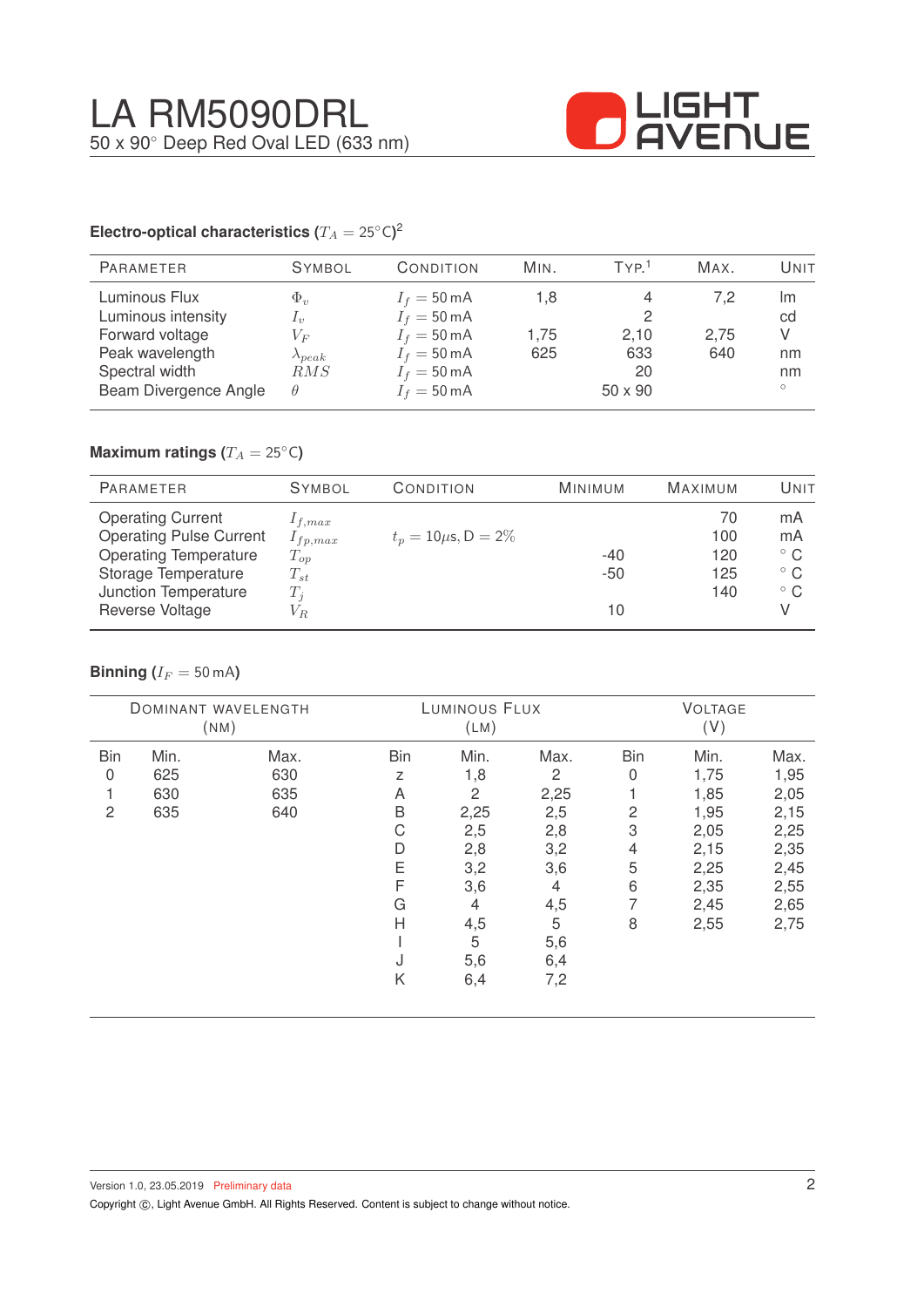

### **Thermal characteristics**

| PARAMETER                                 | <b>SYMBOL</b>     | <b>VALUE</b> | Unit           |
|-------------------------------------------|-------------------|--------------|----------------|
| Thermal resistance                        | $R\Theta_{J-Pin}$ | 85           | K/W            |
| Soldering temperature (3 seconds maximum) | $T_{sold}$        | 260          | $\circ$ $\sim$ |

#### **Recommended Solderpad**



#### **Soldering**

| <b>METHOD</b>        | SOLDERING CON-<br><b>DITIONS</b>                                                                   | REMARK (VALID FOR TTW AND LEAD FREE<br>SOLDERING)                                                                                                                                                                                                                                                                                                                                            |
|----------------------|----------------------------------------------------------------------------------------------------|----------------------------------------------------------------------------------------------------------------------------------------------------------------------------------------------------------------------------------------------------------------------------------------------------------------------------------------------------------------------------------------------|
| <b>TTW</b> soldering | Bath temperature<br>250°C, Immersion<br>time: within 5 sec.                                        | Soldering system: Very good soldering results<br>have been achieved on ERSA soldering sys-<br>tems at a bath temperature of $250^{\circ}$ C and at a<br>feeding rate of 1.2 m/s.                                                                                                                                                                                                             |
| Lead free soldering  | Bath temperature<br>260°C, immersion<br>time: within 3 sec.                                        | We recommend dosage of the soldering flux<br>with a spray fluxer or nozzle fluxer. If this is not<br>possible, one should pay attention to avoid con-<br>tact of the soldering flux and the LED body and<br>to keep the recommended preheat period.<br>We recommend to use a water based soldering<br>flux (e.g. Pacific 2007 interflux Electronics NV).<br>Do not use alcohol based fluxer. |
| Soldering iron       | 30W or smaller,<br>temperature at tip<br>of iron maximum<br>300°C, soldering<br>time within 3 sec. | During soldering take care not to press the tip<br>of iron against the lead. To prevent heat from<br>being transferred directly to the lead hold the<br>lead with a pair of tweezers while soldering.                                                                                                                                                                                        |

Actual solder profile may vary from the example given, and is very much depending on wave type, machine configuration, geometrical configuration, board shape etc. It is strongly recommended to optimize and

Version 1.0, 23.05.2019 Preliminary data

Copyright  $\circled{c}$ , Light Avenue GmbH. All Rights Reserved. Content is subject to change without notice.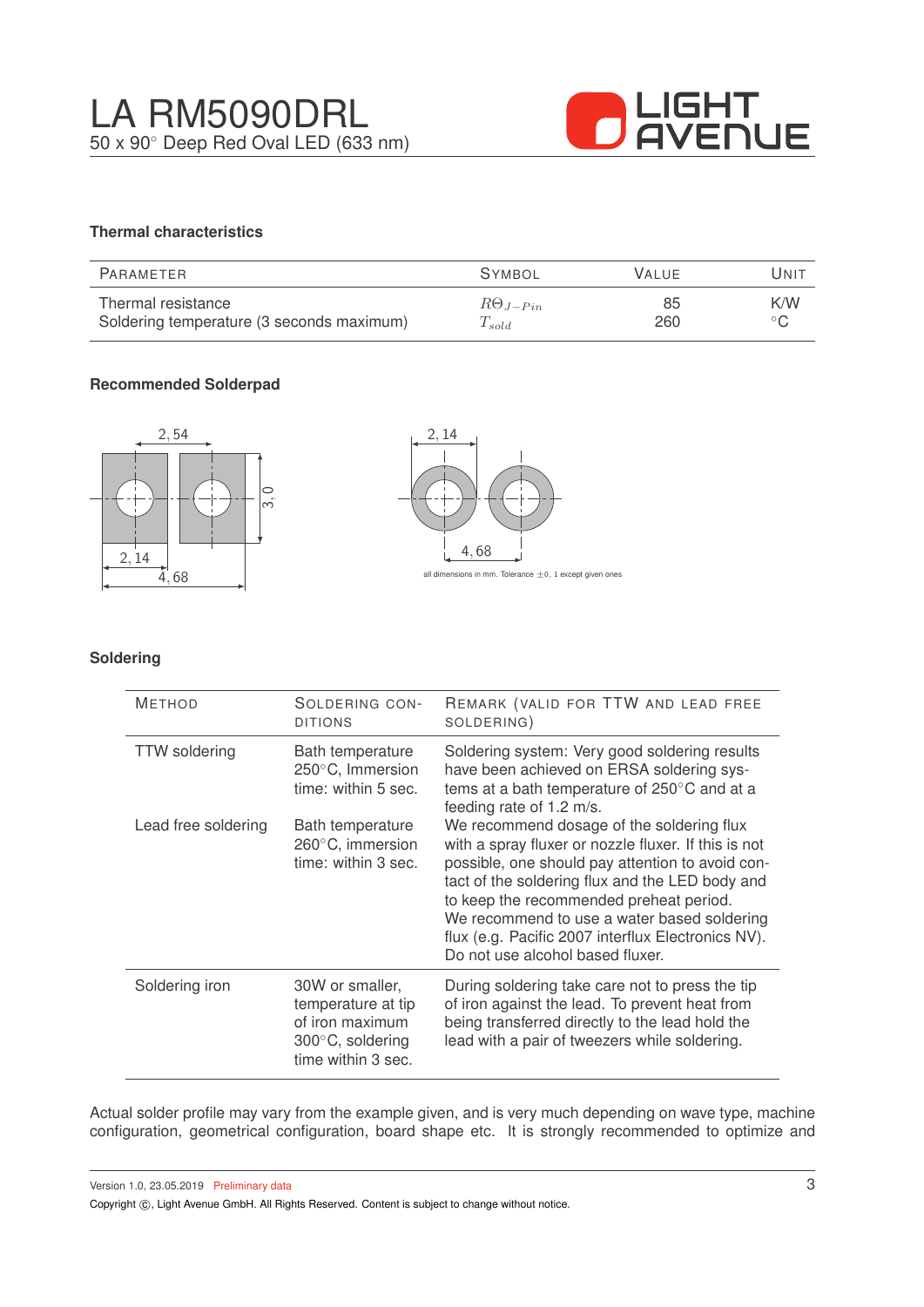



evaluate the actual soldering conditions carefully for each individual project before releasing the soldering process.

#### **Mounting**

- The lead should be bent at a point located at least 0.8 mm away from the package. Bending should be performed with base firmly fixed by means of a jig or radio pliers.
- Lead binding should be carried out prior to soldering and never during or after soldering.
- Locate the lead, ensuring correct alignment, thereby reducing stress to the LED.
- Due to thermoplastic encapsulant the LEDs are slightly more sensitive to the effects of stress during automatic mounting (such as mechanical stress within the package resin transmitted via the leads).
- The insertion pressure and clinching angle must both be minimized so as to minimize the leadcuttingstress and clinch stress applied to the LED lamps.
- Please evaluate the specific mounting process carefully for each individual project before actually using the automatic mounting machine to mount these LED lamps. Setting the best clinch angle and force may require experimentation when the automatic insertion machine is first set up.
- Please pay attention: The heat sink lead is also the anode lead at the same time. Metal pads on PCB surrounding the heat sink leads of the LEDs should be as large as possible.

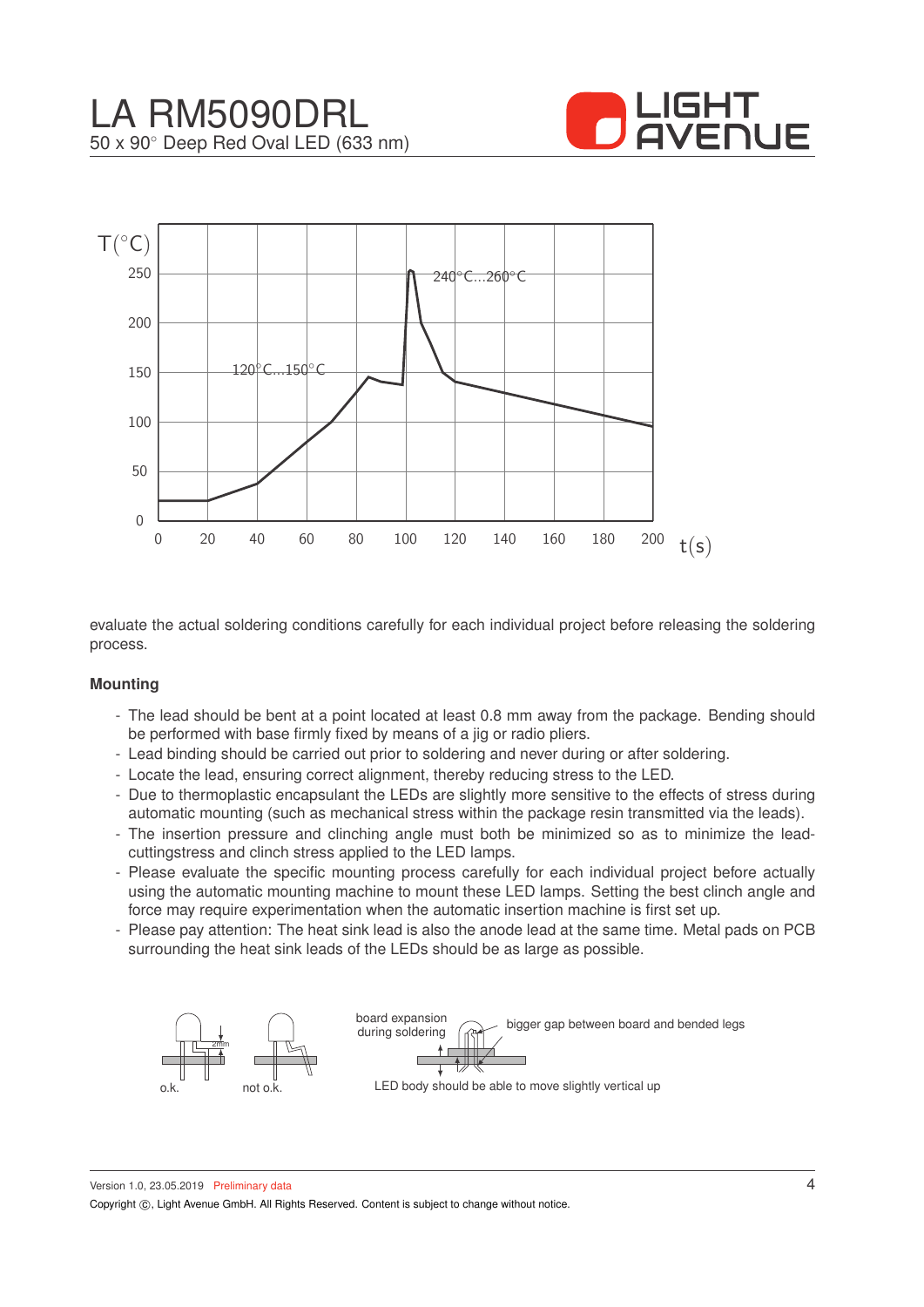

#### **Device polarity**

The LED chip is mounted on the anode leg. The heat sink mark indicates also the anode.

#### **Cleaning and Coating**

Do not use untested chemical liquids, because they may cause crack formation or haze on the surface of the plastic body. When cleaning is required, refer to the following table for the proper chemical to be used (Immersion time less than 3 minutes at room temperature).

| SOIVENT                                | <b>ADABTABILITY</b> |
|----------------------------------------|---------------------|
| Water<br>Amonium Hydroxide can be used | can be used         |

Should you intend to provide the LEDs with a conformal coating, please take care to use a water-based coating.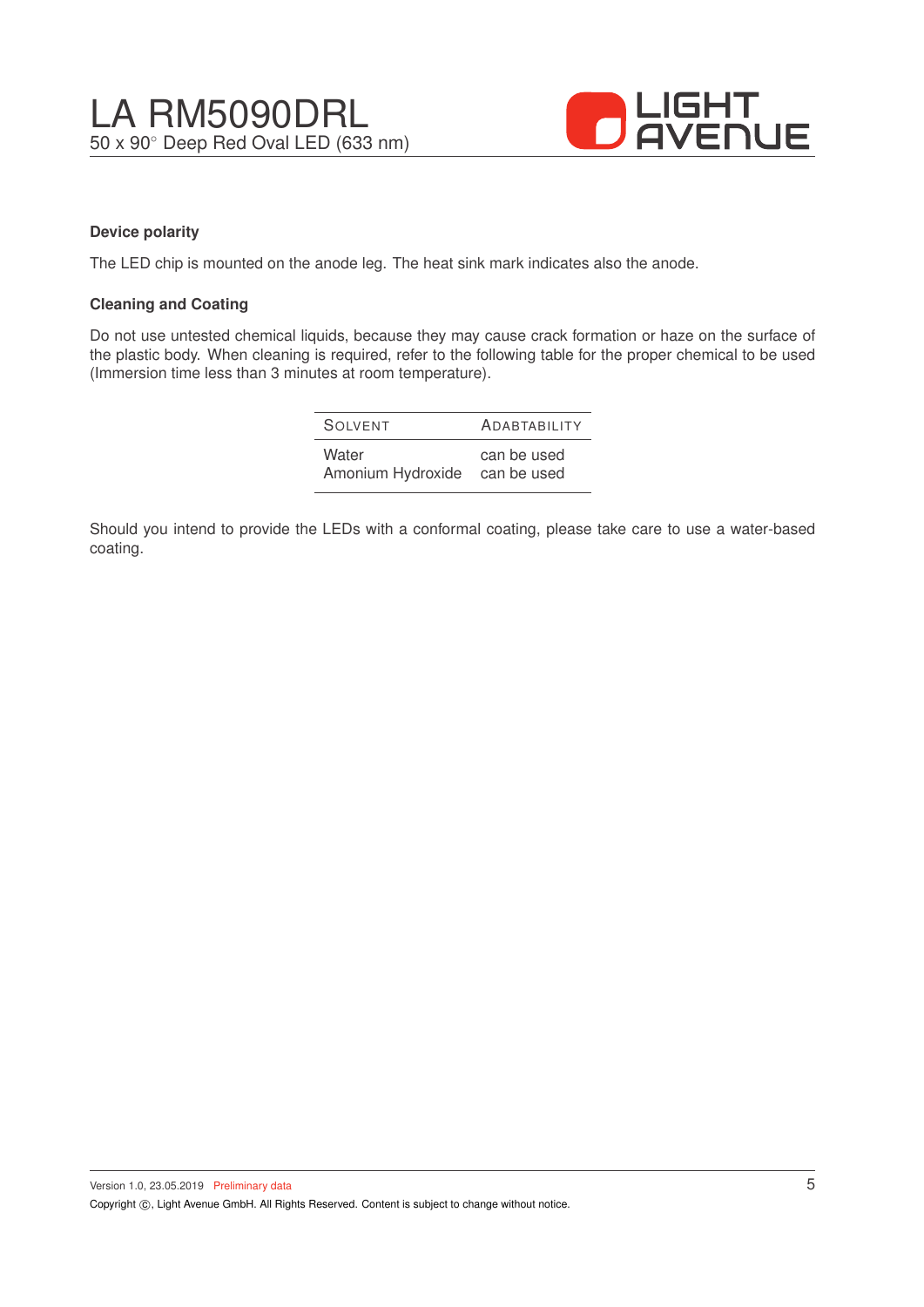

## Typical electro-optical data<sup>2</sup>



Version 1.0, 23.05.2019 Preliminary data Copyright  $\circled{c}$ , Light Avenue GmbH. All Rights Reserved. Content is subject to change without notice.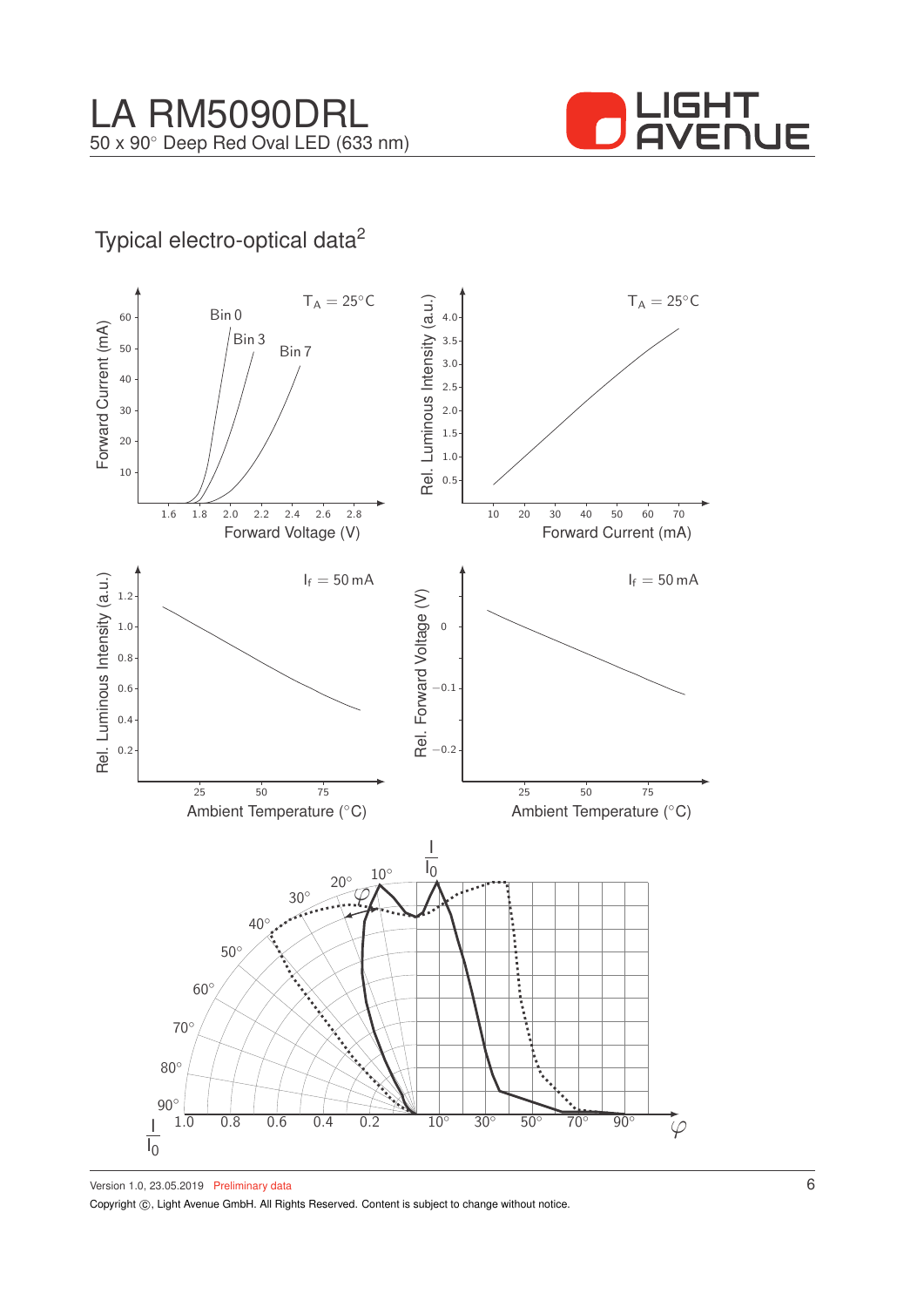

#### **Important Usage and Application Information**

Lead free product - RoHS compliant.

All products, product specifications and data to improve reliability, function, design or otherwise are subject to change without notice. The information describes the type of component and shall not be considered as assured characteristics.

Due to technical requirements components may contain dangerous substances. For information on the types in question please contact our Sales Organization.

The light output of the products may cause injuries to human eyes in circumstances where the products are viewed directly with unshielded eyes. LEDs can emit highly concentrated light which can be hazardous to the human eye. Products which incorporate these devices have to follow the safety precautions given in IEC 60825-1 and IEC 62471.

#### **Handling and Storage Conditions**

Please be careful when handling the products, particularly if an over-voltage exceeds the maxium rating. The overflow in energy may cause damage to the products. In addition these products are sensitive to static electricity. Customers have to take care when handling the products to ensure that the handling process is fully protected against static generation. Ensure that products are grounded and that the facility has conductive mats, antistatic uniforms and shoes. Antistatic containers are considered to be a good insurance against static electricity. The soldering iron point should be properly grounded. An atmospheric ionizer is recommended for use in the facility where static could be generated.

Storage ambient conditions for all LEDs in sealed packages must be within  $T_A = 10...40^\circ$ C and relative humidity < 60%. LEDs in opened packages must be used within 2 weeks after opening. Storage time under the conditions above in sealed packages must not exceed 24 months.

#### **Packing**

LEDs are packaged automatically with a quantity of 1000 or 2000 pieces into paperboard containers. Labels for identification of cathode and anode and with the lot data are placed on the box. The label shows company name and address, LED type, quantity, lot number, production date, machine number and the appropriate barcode. The box is hermetically sealed in a plastic bag for shipment.

#### **Returns and Complaints**

For complaints and returns of material a RMA-number is necessary. Samples for analysis purposes can be send to us without credit.

#### **Shipping Conditions**

If not otherwise arranged, the "General Terms of Business of Light Avenue GmbH" apply for any shipment. If this document is not familiar to you, please request it at our nearest sales office.